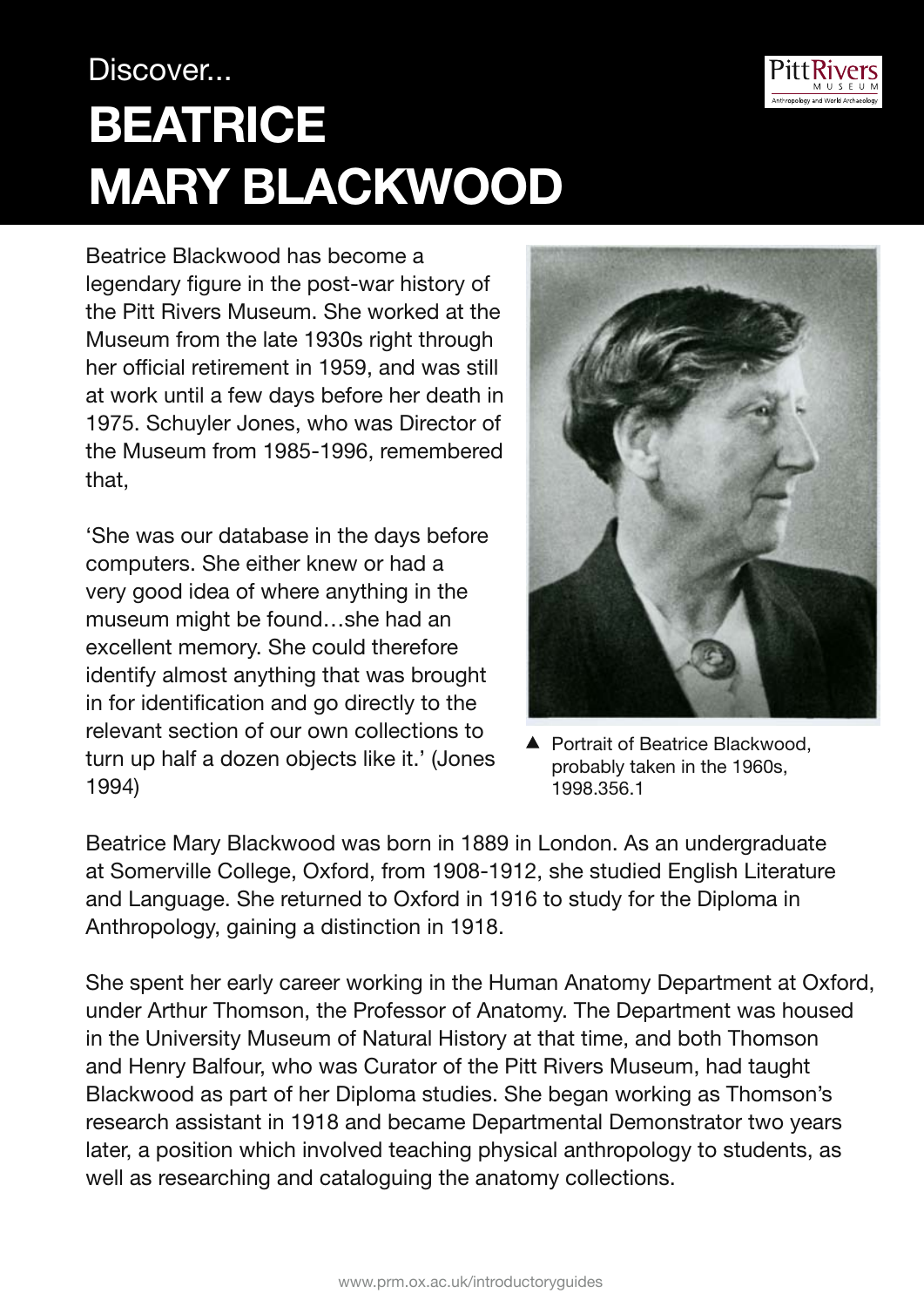In 1924 Blackwood was awarded a Laura Spelman Rockefeller Fellowship and went to North America. She spent the next three years travelling across the United States and Canada gathering anthropometric data from African-American, Native American, Asian and white communities. Her work contributed to a survey being carried out by the National Research Council. She also collected a number of objects for the Pitt Rivers Museum while she was away.

Back in Oxford, in 1928, she was promoted to University Demonstrator in the Human Anatomy Department. However, in 1929 she set out on another field trip, this time to New Guinea with funding from the National Research Council in Washington, D.C. She was away for 18 months, and for much of that time she was based in the Northern Solomon Islands, in the Pacific Ocean, on the islands of Buka and Bougainville, where she studied every aspect of local life and built up a large



▲ Beatrice Blackwood taking a photograph during her fieldwork in Yoho Valley, Vancouver, Canada in 1925, 1998.442.98-.105

collection of objects, over 400 of which were donated to the Pitt Rivers Museum when she got back to Oxford. In 1935 she published 'Both Sides of Buka Passage'.

In 1936, changes in the staffing structure of the Human Anatomy Department following the death of Arthur Thomson in 1935 meant that Blackwood was transferred to the Pitt Rivers Museum as University Demonstrator in Ethnology. Her move coincided with her second field trip to Melanesia. This time she was travelling under the auspices of the Pitt Rivers Museum to gather material for the collections. She worked in New Guinea and New Britain for nearly 18 months. As a result of this trip well over 2,000 objects were accessioned into the collections at the Pitt Rivers Museum.

Less than a year after her return to Oxford in 1938, Henry Balfour died and Blackwood was left to run the Pitt Rivers with her friend and colleague Tom Penniman, who became the Museum's second Curator. Together, with the help of a number of Museum volunteers, they began to systematize the Museum's accession records: creating a card-catalogue with entries for every single object in the collection. In 1970, at the request of visiting researchers, she published 'The Classification of Artefacts in the Pitt Rivers Museum'. Blackwood continued